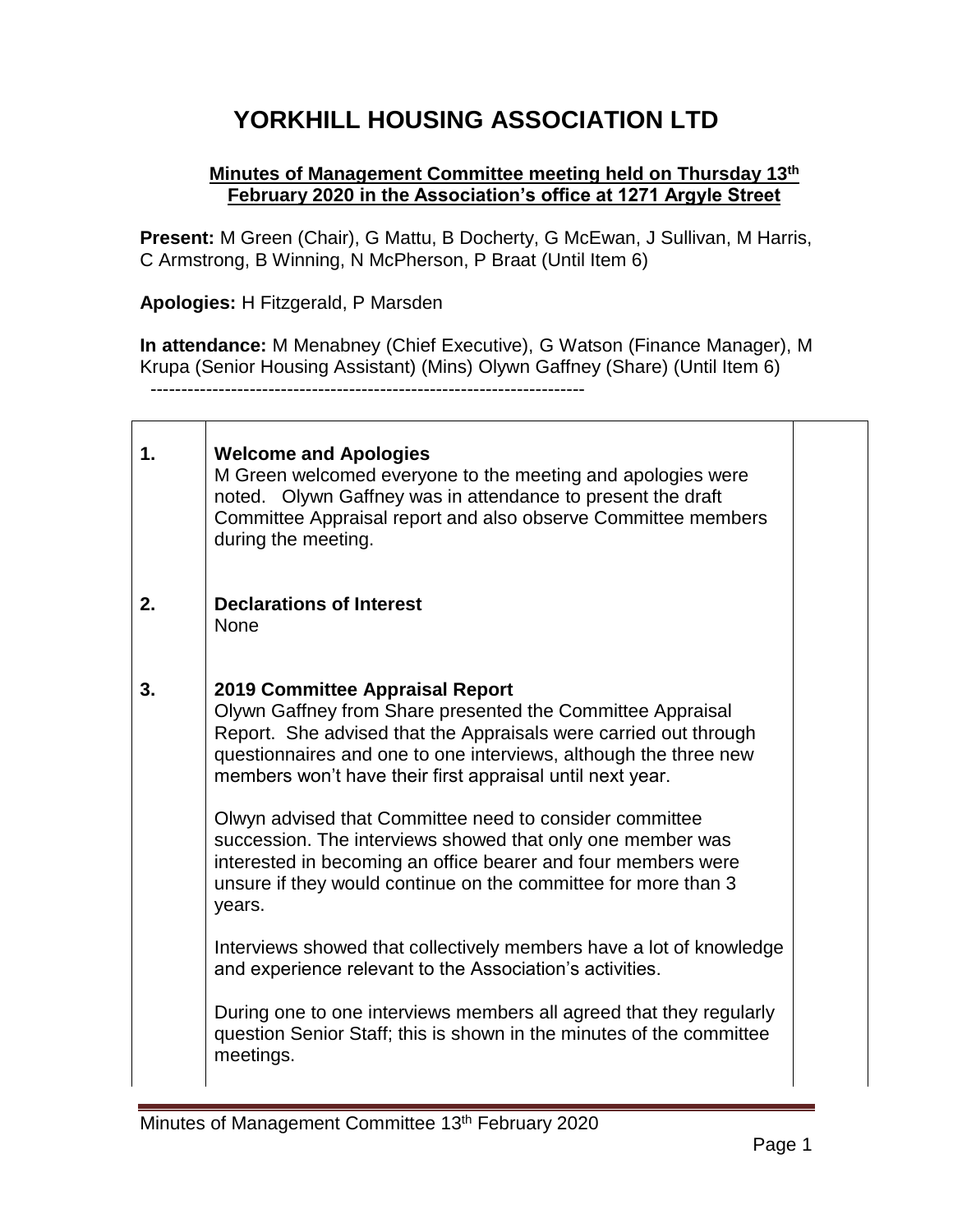|    | Members discussed the Senior Officer Appraisal process and how<br>Committee didn't really receive any feedback following this except to<br>confirm that it had been completed.                                                                                                                                                                                                                    |  |
|----|---------------------------------------------------------------------------------------------------------------------------------------------------------------------------------------------------------------------------------------------------------------------------------------------------------------------------------------------------------------------------------------------------|--|
|    | Following discussion members thought it appropriate that they have<br>input into the questions for future appraisals and also receive a<br>verbal update following the appraisal. Olwyn confirmed there is no<br>standard template for RSLs, and it is up to each management<br>committee to decide the best process for their own organisation.                                                  |  |
|    | She advised that all members will receive individual learning<br>statements, which they should keep up to date and reminded<br>members that learning doesn't need to be formal training.                                                                                                                                                                                                          |  |
|    | Olywn confirmed that overall all members were doing a great job;<br>there are areas for improvement but no areas of concern.                                                                                                                                                                                                                                                                      |  |
| 4. | Minutes of last meeting 12th December 2019                                                                                                                                                                                                                                                                                                                                                        |  |
|    | 4.1 Amendments<br><b>None</b>                                                                                                                                                                                                                                                                                                                                                                     |  |
|    | 4.2 Approval<br>Minutes were proposed as correct by R Winning & seconded by C<br>Armstrong                                                                                                                                                                                                                                                                                                        |  |
|    | 4.3 Matters Arising                                                                                                                                                                                                                                                                                                                                                                               |  |
| 6. | <b>Reports from Sub Committees</b>                                                                                                                                                                                                                                                                                                                                                                |  |
|    | 6.1 Housing Management 16th January 2020<br>G Mattu discussed the Summary Report from the Housing<br>Management Sub Committee. The meeting mainly discussed the<br>quarterly performance reports, there were no areas of concern<br>noted.                                                                                                                                                        |  |
|    | The Void Management Policy and Housing Management Risk<br>Register were discussed by members and are included in tonight's<br>papers for ratification.                                                                                                                                                                                                                                            |  |
|    | Members discussed and approved the Void Management Policy.<br>The Equalities Impact Statement was considered and a short<br>discussion took place. M Menabney queried why all groups had<br>been highlighted in the statement and was advised the sub-<br>committee had requested this. Further discussion on the purpose<br>and process of impact statements will be included in future agendas. |  |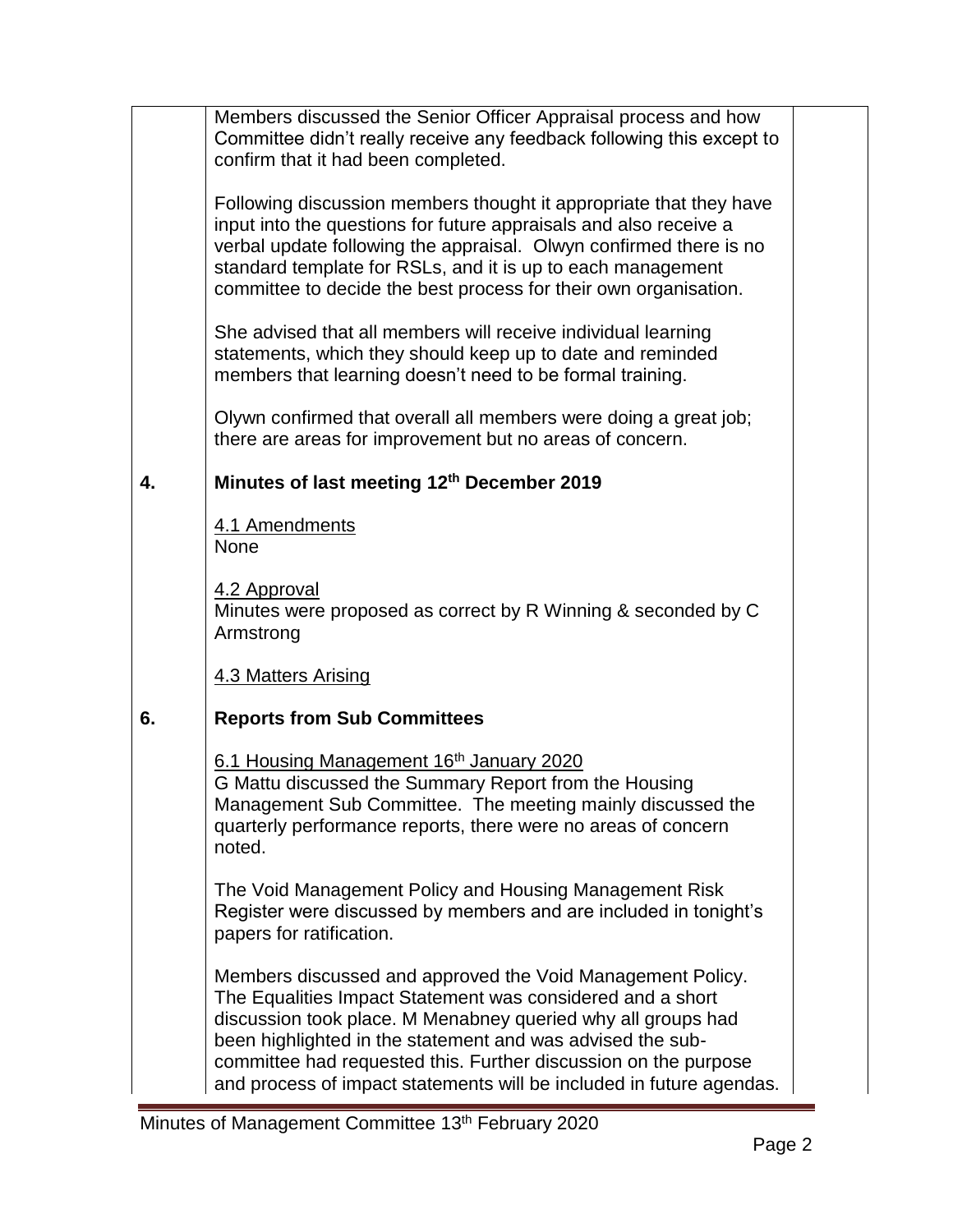|    | The Housing Management Risk Register report was read and<br>approved.                                                                                                                                                                                                                                                                                                                          |  |
|----|------------------------------------------------------------------------------------------------------------------------------------------------------------------------------------------------------------------------------------------------------------------------------------------------------------------------------------------------------------------------------------------------|--|
|    | 6.2 Governance and Finance 23rd January 2020<br>G McEwan discussed the summary report from the Governance and<br>Finance Sub Committee.                                                                                                                                                                                                                                                        |  |
|    | The meeting discussed the quarterly monitoring reports. No areas of<br>concern were noted.                                                                                                                                                                                                                                                                                                     |  |
|    | It was agreed that staff would pursue regular quarterly reports from<br>Glasgow West Housing Association and Drumchapel Money Advice<br>for the Welfare Rights & Money Advice services they provide.                                                                                                                                                                                           |  |
|    | 6.3 Property Services 30th January 2020<br>G Mattu discussed the Summary report from the Property Services<br>Sub Committee.                                                                                                                                                                                                                                                                   |  |
|    | Quarterly performance reports were discussed, no areas of concern<br>were noted.                                                                                                                                                                                                                                                                                                               |  |
|    | The cyclical and capital programmes for the current year were also<br>reviewed with progress updates on contracts.                                                                                                                                                                                                                                                                             |  |
|    | The sub-committee also noted the Factoring Risk Register update.                                                                                                                                                                                                                                                                                                                               |  |
|    | P Braat left the meeting at the 7:40pm<br>Olywn Gaffney left the meeting at 7:40pm                                                                                                                                                                                                                                                                                                             |  |
| 5. | <b>Progress Report from the Pensions Working Group</b><br>G McEwan presented his report on the Pensions Working Group's<br>progress, advising productive discussions were ongoing.                                                                                                                                                                                                             |  |
|    | He confirmed that the final recommendation to Committee would<br>likely be a proposal to terminate both existing schemes in favour of a<br>standard DC scheme. It was also confirmed that not all staff are<br>happy with the direction of the discussions. G McEwan stressed that<br>it was not a negotiating group, but that the final decision would rest<br>with the Management Committee. |  |
|    | A Special Management Committee meeting will be held on the 12 <sup>th</sup><br>March 2020 to allow all members to fully consider the group's<br>proposals and make a final decision.                                                                                                                                                                                                           |  |
|    |                                                                                                                                                                                                                                                                                                                                                                                                |  |

÷.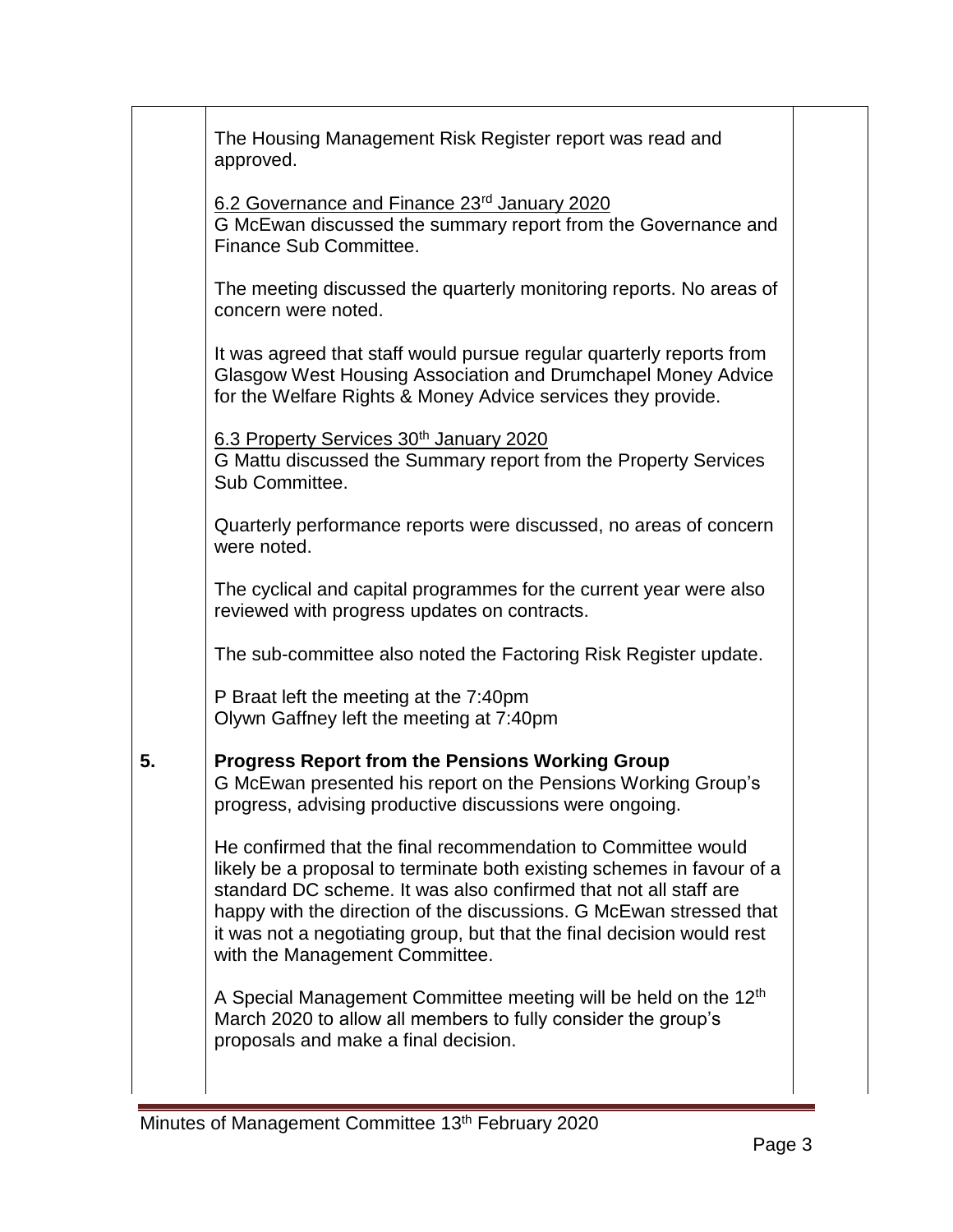| 7. | <b>Finance Manager Reports</b>                                                                                                                                                                                                                                                                                                                                                                                 |  |
|----|----------------------------------------------------------------------------------------------------------------------------------------------------------------------------------------------------------------------------------------------------------------------------------------------------------------------------------------------------------------------------------------------------------------|--|
|    | 7.1 Progress Report on IT Review<br>G Watson reported that following a Quick Quote tendering process<br>and interviews, Bromley Consultancy Services had been appointed.                                                                                                                                                                                                                                       |  |
|    | 7.2 Internal Audit Report - Payroll & Processing<br>G Watson discussed the Internal Audit Report on Payroll and<br>Processing.                                                                                                                                                                                                                                                                                 |  |
|    | The Auditor found no issues of concern in Payroll but a few areas of<br>improvement had been identified in Payments.                                                                                                                                                                                                                                                                                           |  |
|    | Due to the size of the Association it's not possible for there to be<br>complete segregation of duties between sections as the Auditor has<br>suggested, but processes are in place that ensure processing,<br>checking, authorising and posting duties are undertaken by different<br>individuals in accordance with our Financial Regulations.                                                               |  |
|    | The audit report highlighted a concern that one person could process<br>an electronic payment completely without a second person<br>authorising the payment. The Finance Manager is in discussion with<br>Bank of Scotland to have this rectified as soon as possible.                                                                                                                                         |  |
|    | The Auditor also recommended that the Association move to a<br>BACS payment system as soon as possible. Members approved<br>this last year and staff will be progressing this as soon as possible.<br>Setting all suppliers up for electronic payments will require significant<br>staff time. Members noted the transition could take a few months.<br>All cheque signatories will need access to the system. |  |
|    | Members approved all actions to be progressed.                                                                                                                                                                                                                                                                                                                                                                 |  |
| 8. | <b>2019 Residents Survey Update</b><br>M Menabney presented S Pattison's report on the Residents Survey<br>Update.                                                                                                                                                                                                                                                                                             |  |
|    | Three focus group meetings are planned, two for tenants and one<br>made up of owners. These are scheduled for early March. It's hoped<br>that following these enough people will be interested in forming<br>ongoing discussion groups to engage with the Association to discuss<br>policy and practice across a range of activities.                                                                          |  |
|    | R Winning advised he could attend discussion groups to possibly<br>encourage new members.                                                                                                                                                                                                                                                                                                                      |  |

÷.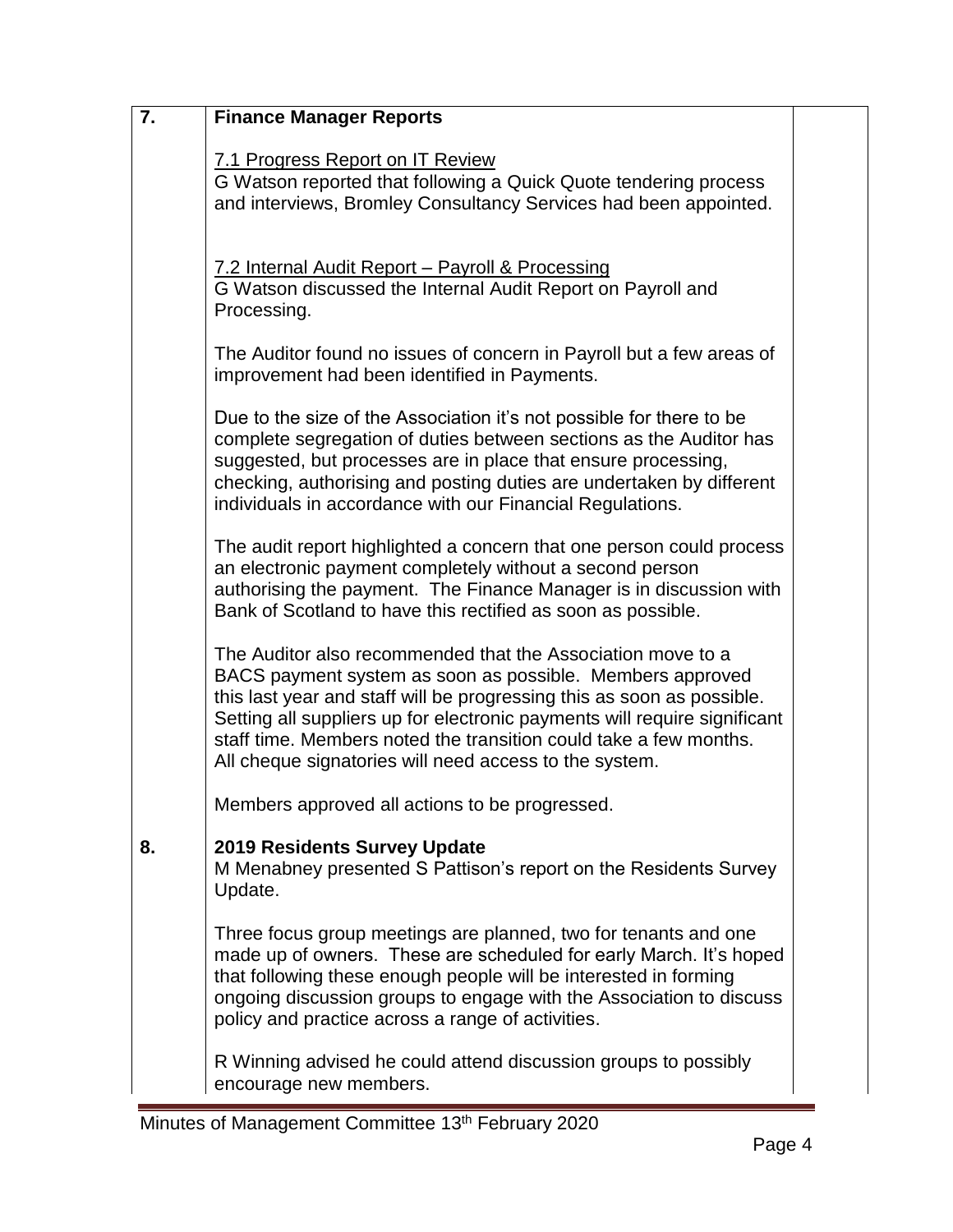| 9.  | <b>Health &amp; Safety Risk Register</b><br>Members discussed & approved the register update.                                                                                                                                                                                                                                        |  |
|-----|--------------------------------------------------------------------------------------------------------------------------------------------------------------------------------------------------------------------------------------------------------------------------------------------------------------------------------------|--|
| 10. | <b>Tender Report - Cleaning Services (46ON St)</b><br>M Menabney discussed the report prepared by G Kennedy & R<br>Calvert which noted one quote had been opened later than the<br>others due to an administrative error.                                                                                                            |  |
| 11. | Due to the cost quote being higher than the others there was no<br>effect on the final outcome of the quotation process, but staff have<br>been reminded to follow procedures<br>with vigilance.                                                                                                                                     |  |
|     | <b>Q3 Complaints Report</b><br>M Menabney presented the Q3 Complaints report.                                                                                                                                                                                                                                                        |  |
|     | It was agreed to reinstate the summary of learning outcomes and<br>examples of typical complaints.                                                                                                                                                                                                                                   |  |
|     | Noted that the next newsletter will include information on complaints<br>handling in line with the new model guidance.                                                                                                                                                                                                               |  |
| 12. | Property Services staff will continue to monitor the performance of<br>contractors.                                                                                                                                                                                                                                                  |  |
|     | <b>Strategic Planning Report</b><br>Members discussed the 2019-20 Strategic Objectives and noted<br>although some objectives had been achieved during the year, the<br>primary objective would remain as new requirements were emerging.                                                                                             |  |
|     | One such example was Legal and Regulatory Compliance. Full and<br>ongoing compliance with Fol and Assurance had been completed,<br>but SPSO has just issued a new Model Complaints Handling<br>Procedure, there is a new Charitable Rules Model, and the evidence<br>bank for 2020 Assurance will be developed in the coming months. |  |
|     | M Menabney advised she would aim to have the 2020 Plan<br>presented to Committee in April. She has arrange to hold strategic<br>planning days with each section during February and March.                                                                                                                                           |  |
| 13. | <b>Membership Applications/Cancellations</b>                                                                                                                                                                                                                                                                                         |  |
|     | <b>Applications</b>                                                                                                                                                                                                                                                                                                                  |  |
|     | None                                                                                                                                                                                                                                                                                                                                 |  |

 $\mathbf{r}$